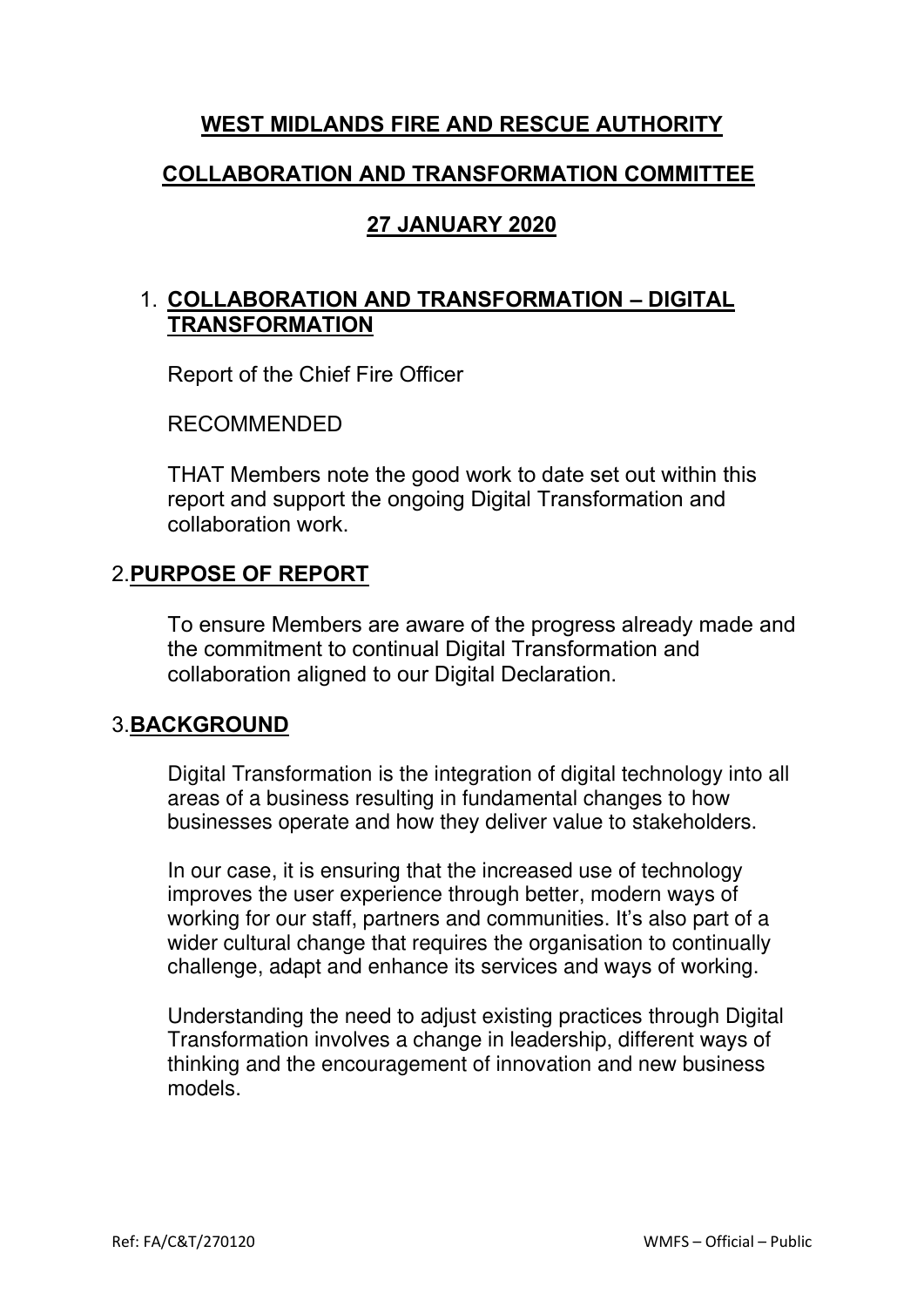Digital is now readily accepted as an essential part of business requirements. As is the need to modernise its products, processes and people in this digital age.

Ongoing Digital Transformation is now embedded within the organisation and it is important that we take our staff with us on this journey, developing and enhancing our digital tools as well as their digital skills.

Given the investment required in this area it is important that we work collaboratively to ensure that we are doing the right things and that we are sharing our experiences and benefits with other public sector organisations.

A well-recognised means of achieving this way of working is through Local Digital. Local Digital is a growing community of organisations working together with a shared vision to deliver more user-centred, cost-effective local public services through open, collaborative and reusable work.

We signed up to the Local Digital Declaration in October 2018 (*Appendix A*) as a collective ambition for local public services that collectively commits us to:

- design services that best meet the needs of citizens (our communities)
- challenge the technology market to offer the flexible tools and services we need
- protect citizens' privacy and security
- deliver better value for money

The ambition of the Digital Declaration requires both a culture shift and a technology shift, built on 5 principles:

- 1. Redesign our services around the needs of the people using them.
- 2. Remove any dependence on inflexible and expensive technology.
- 3. Design safe, secure and useful ways of sharing information.
- 4. Demonstrate digital leadership.
- 5. Embed an open culture that values, incentivises and expects digital ways of working from our workforce.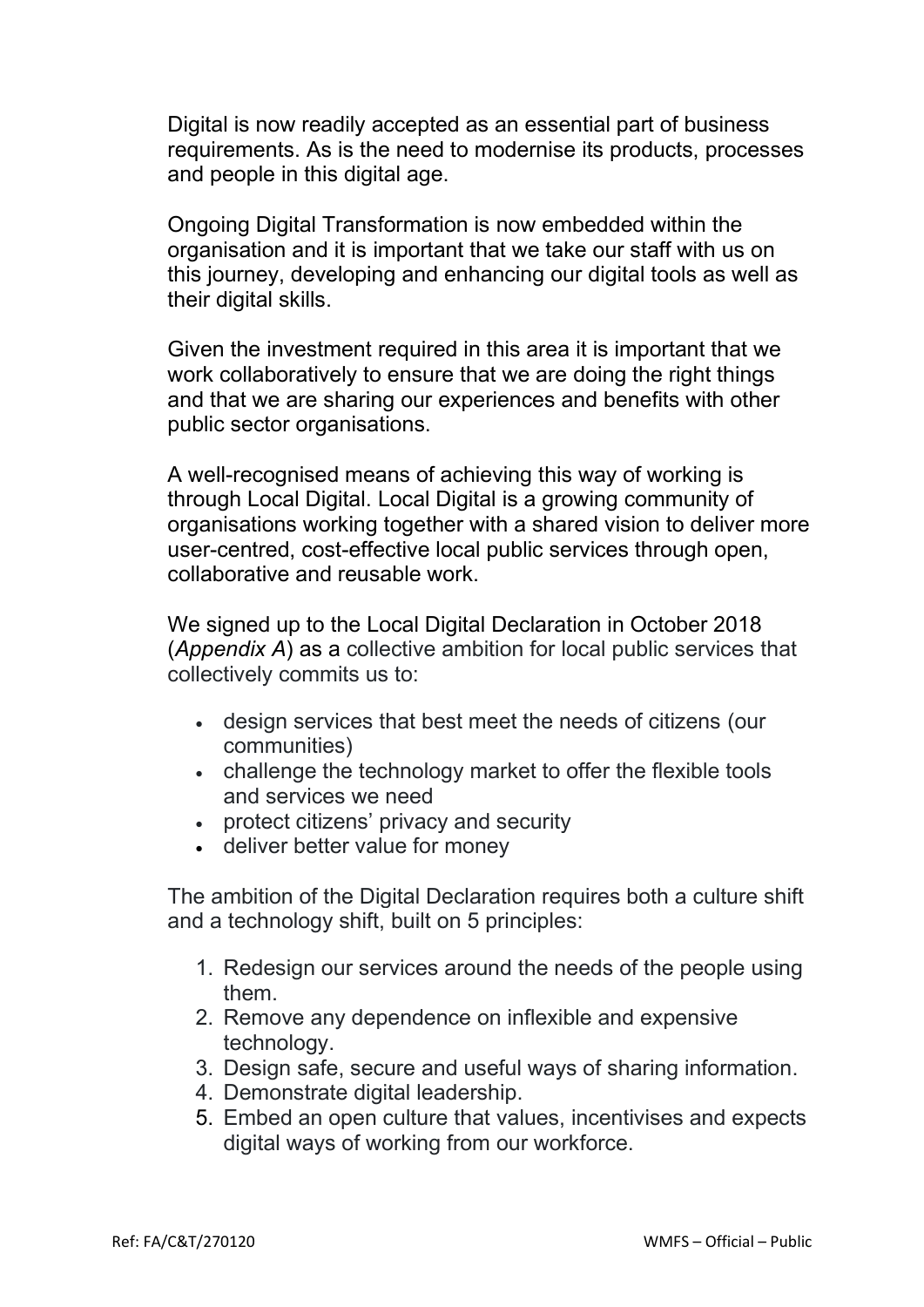Under this Digital Declaration, each organisation is asked to make a commitment that will further enhance and support this approach in Digital Transformation and collaboration. Our specific commitment is set out at *Appendix B* and meets the ambitions and design principles of the Declaration.

Our commitment helps to drive central initiatives such as shared software developments, inter-operability and best practice that reduce digital overheads for us and other public sector organisations.

The open approach that we have taken in this area has already benefited from high-profile contributions from a multi-national organisation and Central Government Departments.

The data collection, dissemination and collaboration elements of the work appeals to other organisations as well as our own.

Indeed, we have a number of existing collaboration agreements in place with NFCC and other Fire and Rescue Services that are underpinned by this Digital Declaration. On the back of this work, additional Fire and Rescue Services are now expressing an interest in working with us.

Potential users of the platform include other Fire Services, wider Emergency Services, Schools, Local Businesses, Local Authorities and Health. Discussions are now also taking place around collaboration trials with Local Authorities within the West Midlands region.

We have representatives on national digital boards to better understand and influence the wider needs. In doing so, we are looking to shape the possibility of national Fire solutions that have the potential to cross over into other blue light services.

We have introduced new ways of working for Digital activity across our 3PT Portfolio. Regular reports now plot progress against the agreed plan and provide rationale for any deviation.

This is key as demand regularly outstrips capacity and prioritisation of work is now a more open, transparent and inclusive process.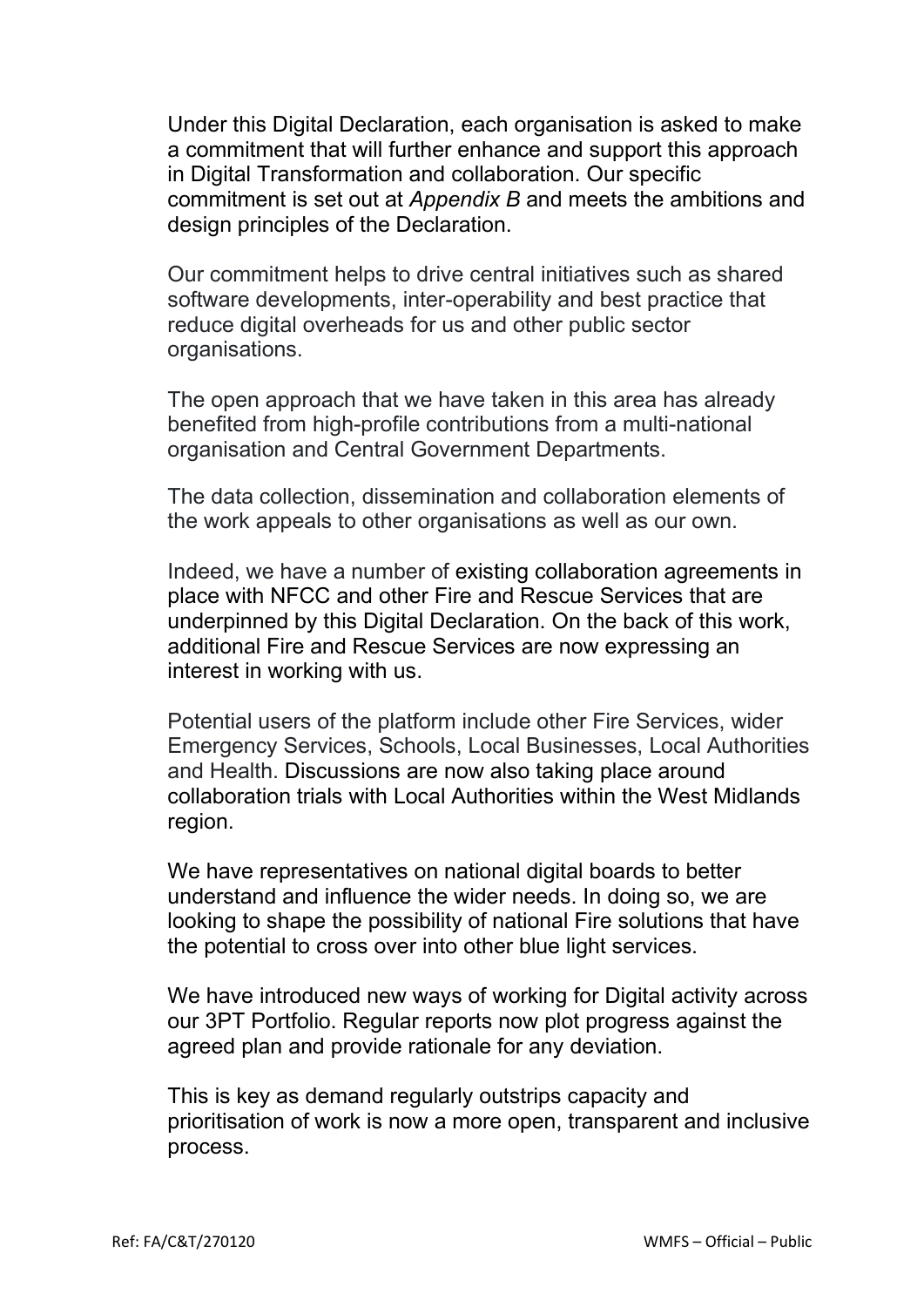There has been continual service improvement in the Digital and Data Teams with the area currently undergoing a restructure to ensure efficiency. As part of this work we are providing our staff with digital skillsets that have previously been provided through consultants.

As we continue to attempt to strike the right balance between usability and security we have built our systems across a mixture of in-house, Office 365, Back Office and specialist products to enhance the service to our communities.

These front-end services are enabled by a digital infrastructure that is fast, secure and supports mobile working and a management of information approach that reflects legislation such as GDPR.

As we continue to enhance our Digital Transformation, we are constantly looking to maximise our return on investment to date and extract value from the latest technologies that continue to develop at an ever increasing pace of change.

We have made good progress in our Digital Transformation and collaboration, but we still have some older legacy systems that need to be addressed.

The focus for Digital Transformation in the next financial year is around modernising our emergency response systems, operational staff applications and an improved data centric approach.

Our emergency response systems are in need of modernisation and can bring better ways of working and more efficient processes to our front-line staff.

Our operational workforce has shared frustrations around some of our legacy applications. To address this, we will be working towards an environment where staff can manage their workloads from a single, modern platform.

To enable enhanced evidence-based decision making an improved data centric approach is needed. We will be enhancing our gathering and sharing of meaningful information, only capturing data that is needed and used.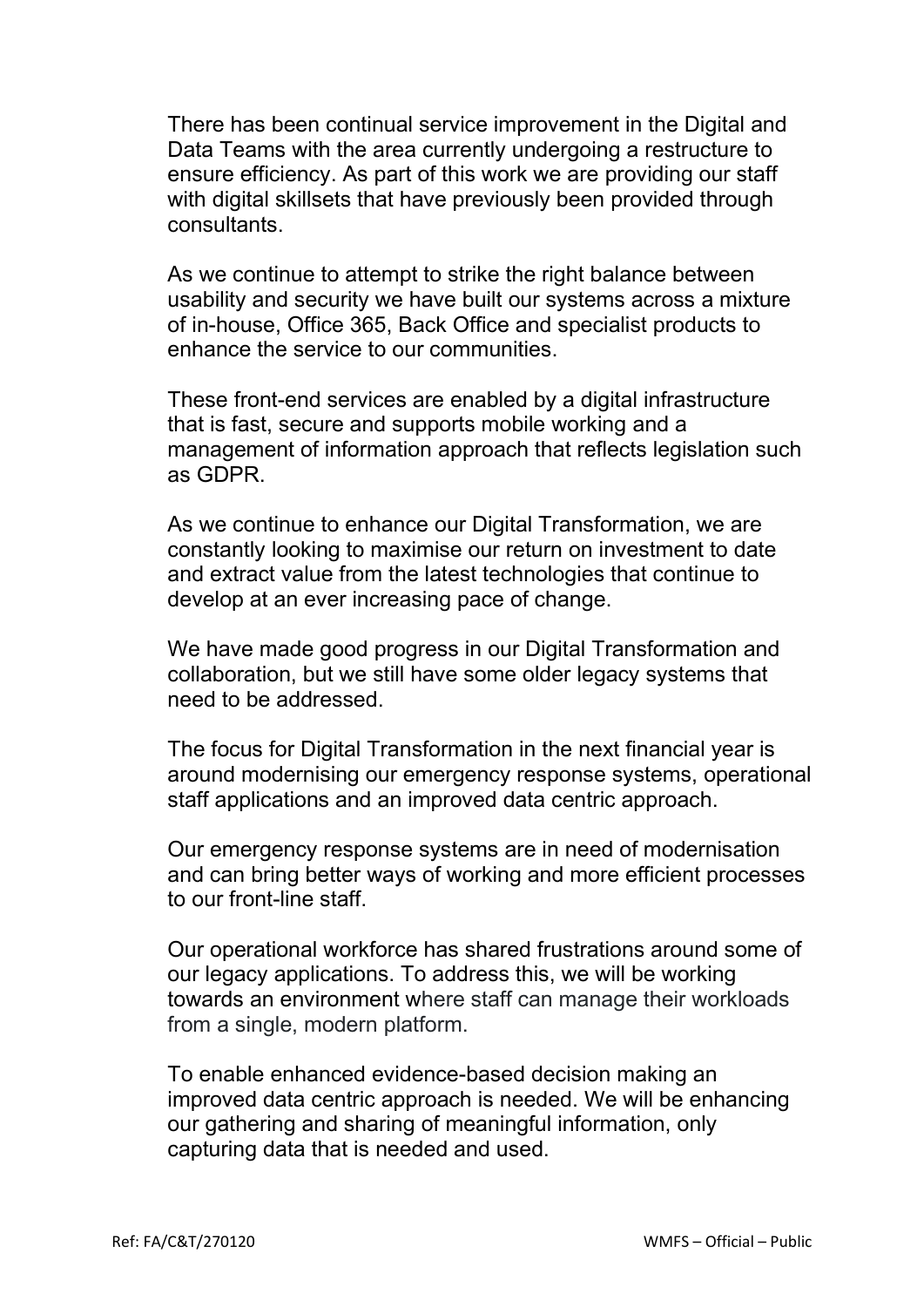## 4.**EQUALITY IMPACT ASSESSMENT**

In preparing this report an initial Equality Impact Assessment is not required and has not been carried out.

### 5.**LEGAL IMPLICATIONS**

There are no direct legal implications.

### 6.**FINANCIAL IMPLICATIONS**

There are no direct financial implications.

### 7.**ENVIRONMENTAL IMPLICATIONS**

There are no environmental implications

### **BACKGROUND PAPERS**

<https://localdigital.gov.uk/declaration/> <https://localdigital.gov.uk/commitments/>

The contact for this report is Jason Danbury, Strategic Enabler for Digital and Data. Tel. No. 0121 380 6510

Phil Loach CHIEF FIRE OFFICER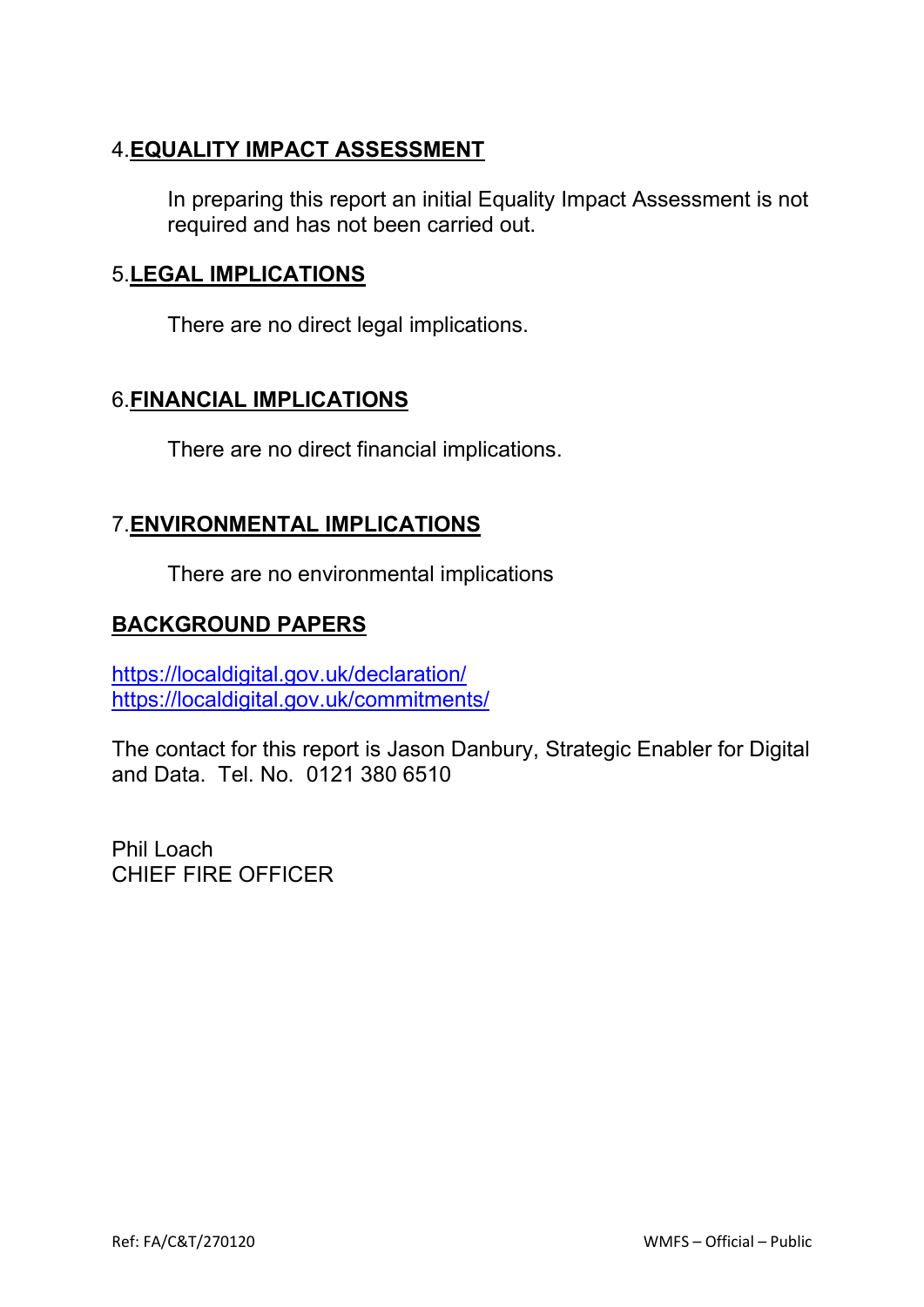# **Appendix A - Local Digital Declaration**

### **Introduction**

This declaration affirms our collective ambition for local public services in the internet age, and our commitments to realising it. It commits us working on a new scale to:

- design services that best meet the needs of citizens
- challenge the technology market to offer the flexible tools and services we need
- protect citizens' privacy and security
- deliver better value for money

This joint endeavour was initiated by the UK Ministry for Housing, Communities and Local Government (MHCLG), the Government Digital Service (GDS), and a collection of local authorities and sector bodies from across the UK. We invite all local authorities and the organisations we collaborate with to join us by signing the Declaration and committing to deliver a first action from which we can all benefit.

### **The opportunity**

Never before has it been possible to collaborate so effectively, to deliver services across so many boundaries, to interrogate our data so insightfully, to realise such great efficiencies, and to reshape public services for the benefit of all while retaining local sovereignty.

Great work has already been done to transform our services using digital tools and technology. But we have an opportunity to do more.

#### **Our ambition**

We want to co-create the conditions for the next generation of local public services, where technology is an enabler rather than a barrier to service improvements, and services are a delight for citizens and officials to use. We know that one size doesn't fit all, but by developing common building blocks local authorities will be able to build services more quickly, flexibly and effectively. Only in this more open and flexible market will we unlock our full potential for innovation.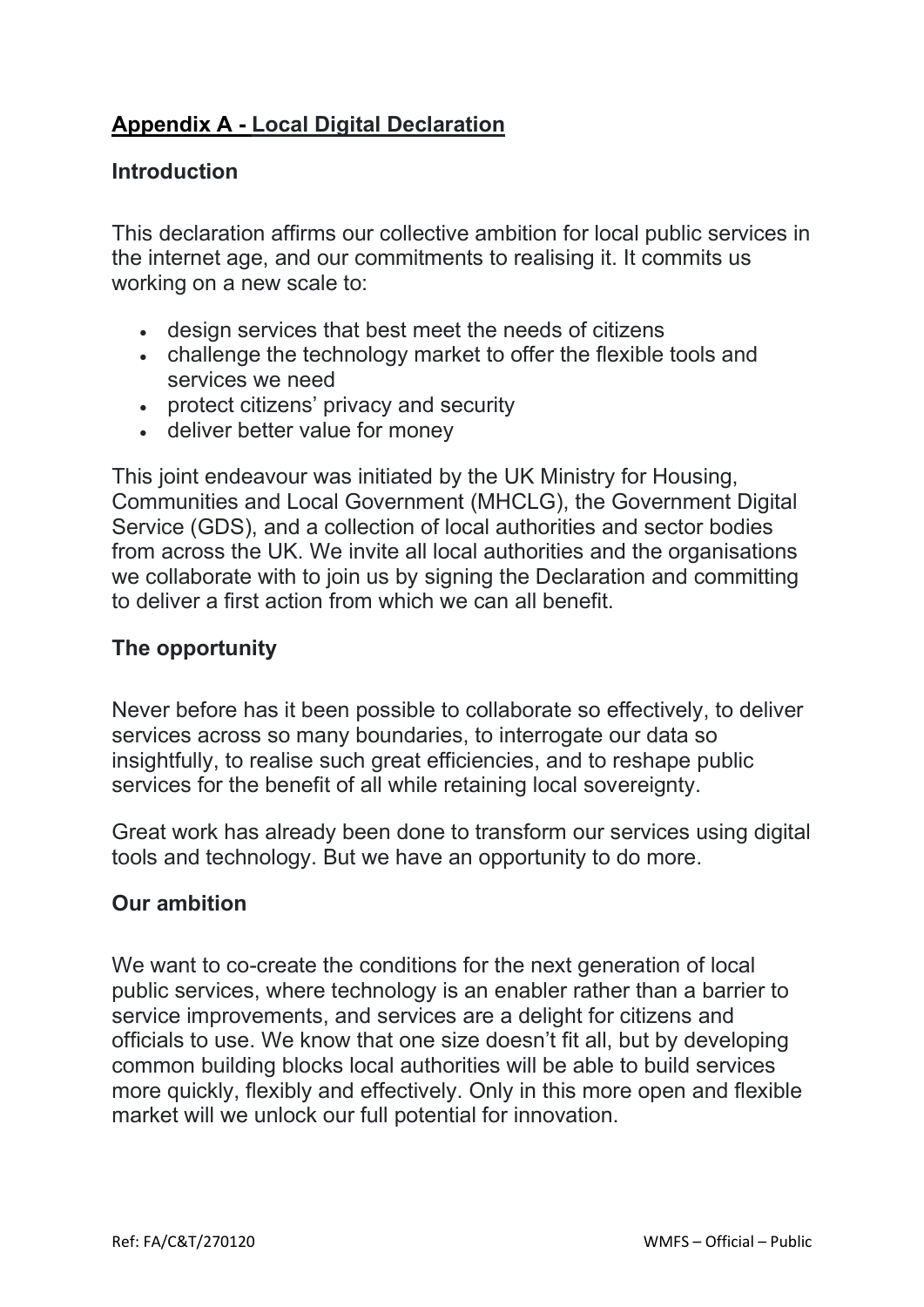Our ambition requires both a culture shift and a technology shift, and we've agreed 5 principles to help us do it:

- 1. We will go even further to redesign our services around the needs of the people using them. This means continuing to prioritise citizen and user needs above professional, organisational and technological silos.
- 2. We will 'fix our plumbing' to break our dependence on inflexible and expensive technology that doesn't join up effectively. This means insisting on modular building blocks for the IT we rely on, and open standards to give a common structure to the data we create.
- 3. We will design safe, secure and useful ways of sharing information to build trust among our partners and citizens, to better support the most vulnerable members of our communities, and to target our resources more effectively.
- 4. We will demonstrate digital leadership, creating the conditions for genuine organisational transformation to happen, and challenging all those we work with to embrace this Local Digital Declaration.
- 5. We will embed an open culture that values, incentivises and expects digital ways of working from every member of our workforce. This means working in the open wherever we can, sharing our plans and experience, working collaboratively with other organisations, and reusing good practice.

### **Our commitments**

MHCLG will establish a delivery team to support all Declaration cosignatories in realising this ambition. It will play a leadership role within central government, advocating for the approach set out in this declaration. It will work with councils as equal partners to create the tools and conditions for reform, delivering common technical patterns and routes to procurement for core services. And, as part of a collective effort alongside local government networks, it will help local authorities find out about priority projects that support this mission and support the continued growth of the local digital community.

In addition, each co-signatory will commit to the following activities:

### **Our leaders, service managers, board members and politicians will:**

• Make sure that digital expertise is central to our decision-making and that all technology decisions are approved by the appropriate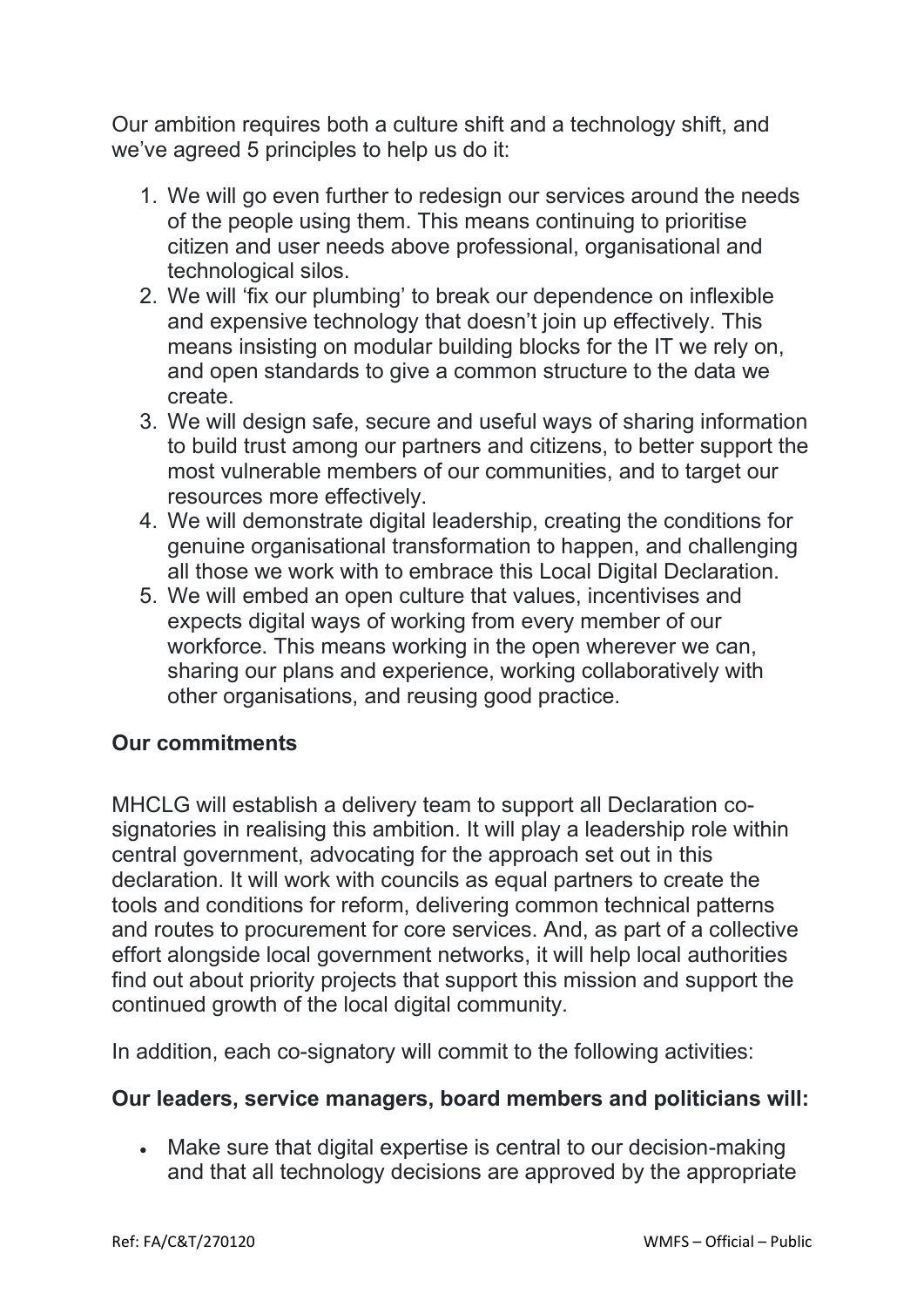person or committee. This will ensure that we are using our collective purchasing power to stimulate a speedy move towards change.

- Have visible, accessible leaders throughout the organisation (publishing blogs, tweeting and actively participating in communities of practice), and support those who champion this Declaration to try new things and work in the open.
- Support our workforce to share ideas and engage in communities of practice by providing the space and time for this to happen.
- Publish our plans and lessons learnt (for example on blogs, Localgov Digital slack; at sector meetups), and talk publicly about things that have could have gone better (like the GOV.UK incident reports blog).
- Try new things, from new digital tools to experiments in collaboration with other organisations.
- Champion the continuous improvement of cyber security practice to support the security, resilience and integrity of our digital services and systems.

# **Our transformation, information technology and digital teams will:**

- Research how to reuse existing user research, service design, common components, and data and technology standards before starting to design or procure something new.
- Build capacity in service-design, so that each service we transform is informally tested by our peers against our national service standard where appropriate.
- Where appropriate every new IT solution procured must operate according to the technology code of practice, putting us in control of our service data, using open standards where they exist and contributing to their creation where they don't.
- Share knowledge about digital projects where there is an opportunity for potential reuse or collaboration with others.
- Work together to establish the trust frameworks we need to safely analyse and share personal data. This will allow us to better serve our shared customers and reduce the need to ask citizens for the same information multiple times.
- Work together to create common solutions that allow us to check people's eligibility for services with central government and others in real time with their consent.
- Take inspiration and ideas from a wide range of sources, and participate individually in communities of practice and interest outside the organisation (for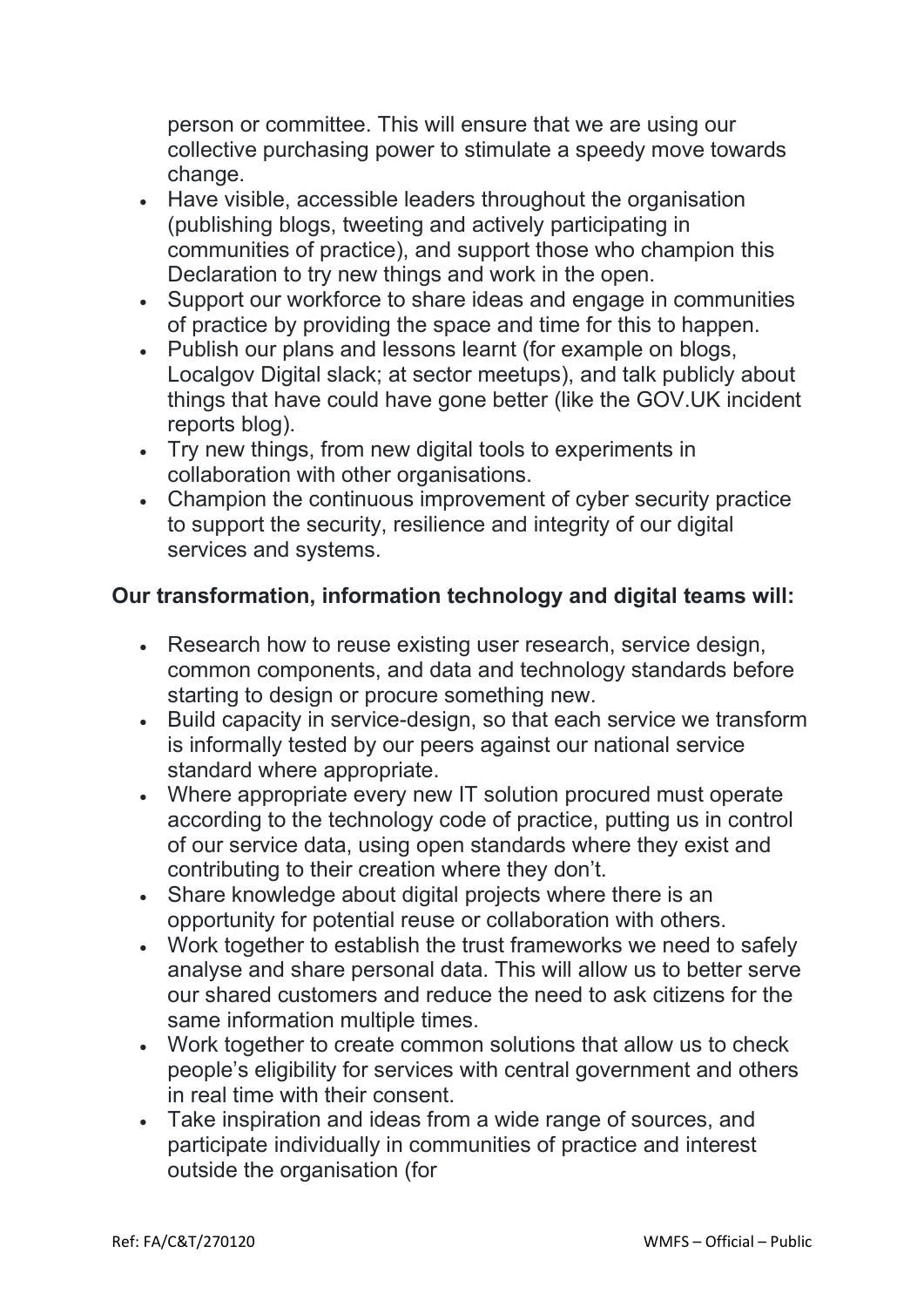example, LocalGovCamp, OneTeamGov, and related networks and events).